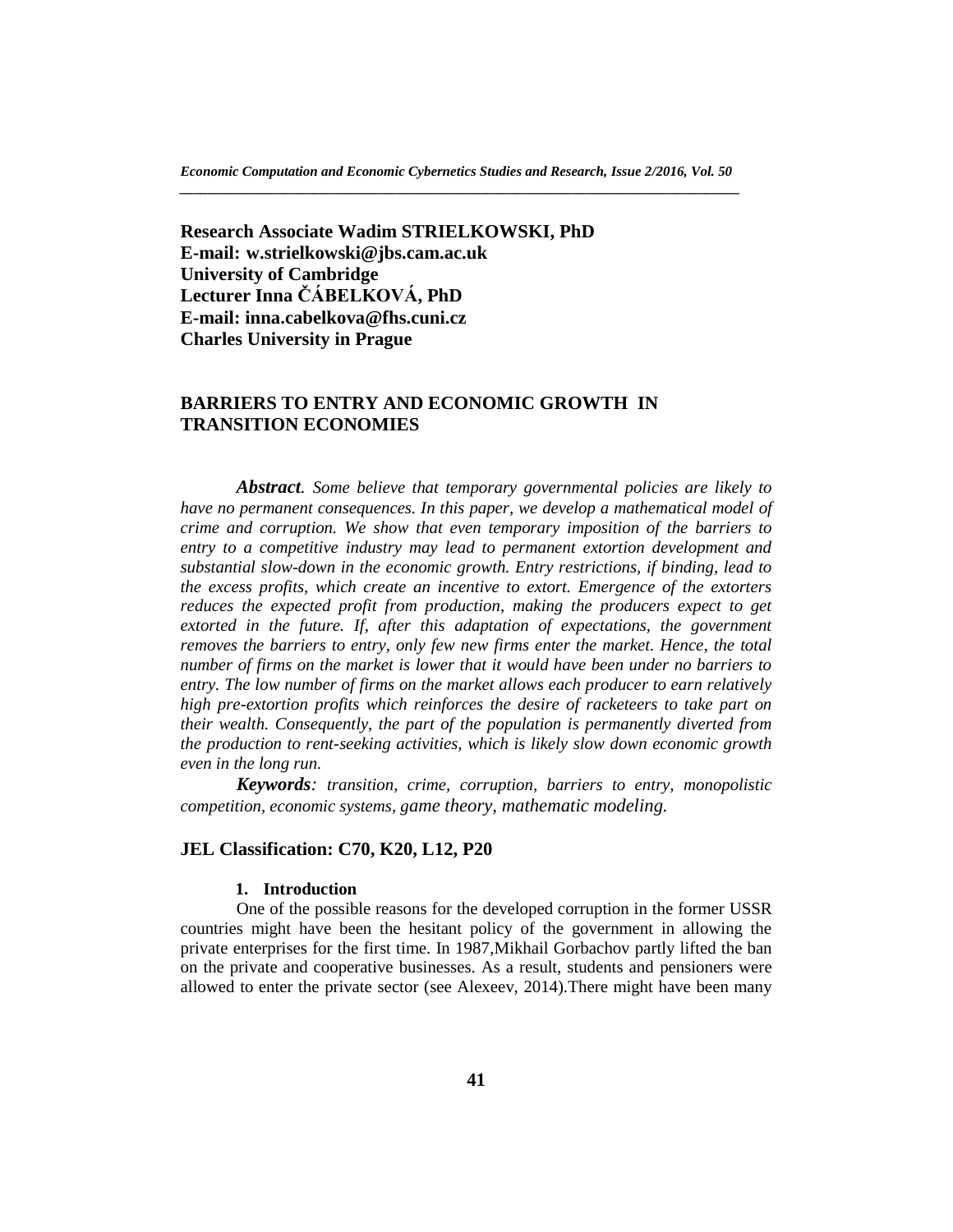reasons behind this decision. Some argue that Gorbachov was fearful that if the private sector was open to everybody, the state sector would collapse (Goldman, 1996; or Brauers and Zavadskas, 2010). Later, the ban was removed completely and the rest of the population was allowed to enter the private sector which happened in January 1992 in Russia (see Åslund, 1999; or Fungáčová and Weill, 2013).

\_\_\_\_\_\_\_\_\_\_\_\_\_\_\_\_\_\_\_\_\_\_\_\_\_\_\_\_\_\_\_\_\_\_\_\_\_\_\_\_\_\_\_\_\_\_\_\_\_\_\_\_\_\_\_\_\_\_\_\_\_\_

At the times of the Soviet Union, the consume goods sector suffered from the neglect of the state planners, the demand for consumer goods was enormous. Those few people who were allowed to enter the market often became millionaires overnight. For example, there wasa group of people who started to make pantyhose. After approximately six months they became so rich that they closed down the production because they feared that nobody would believe that they had made their money honestly (see Goldman, 1996; or Gorodnichenko et al., 2014). Having been deprived of wealth of this magnitude for several decades, it was understandable that first-tier businessmen began to spend money. At the same time, criminal groups were being formed in the society, which realized that with little effort they can take a share on that wealth. In a matter of months, racketeers began to control 70-80% of the private sector. Before Gorbachov, Yeltsin, and Kravchuk removed the ban completely, the transition faced many obstacles (see Goldman, 1996;Andersen, 1995; or Jiroudková et al., 2015).Some authors (Goldman, 1996;Klepper et al., 2006; Sonin, 2013; or Zhuk, 2015) argue that had the government not imposed the temporary barriers to entry, extortion would not have become so pervasive and the private sector would have developed much faster*.*

In this paper, we expose this idea to mathematical scrutiny, analyzing the effect of the entry restrictions (both permanent and temporary) on the extortion development and the economic growth.

### **2. Economic modelling: timing and assumptions**

Let us set the economic model in the following fashion:

1. *N*1*< N* people are allowed to enter the market. People decide on whether to work on the state sector or open their own business.

2. The rest of the population decides on whether to work in the state sector or to engage in racketeering activity

3. The government abolishes the restriction on entry and new firms enter the market.

The assumptions of the model would be the following:

- Population is large enough. The size of the population equals to *N*
- Risk neutral individuals and firms
- Firms play Cournot competition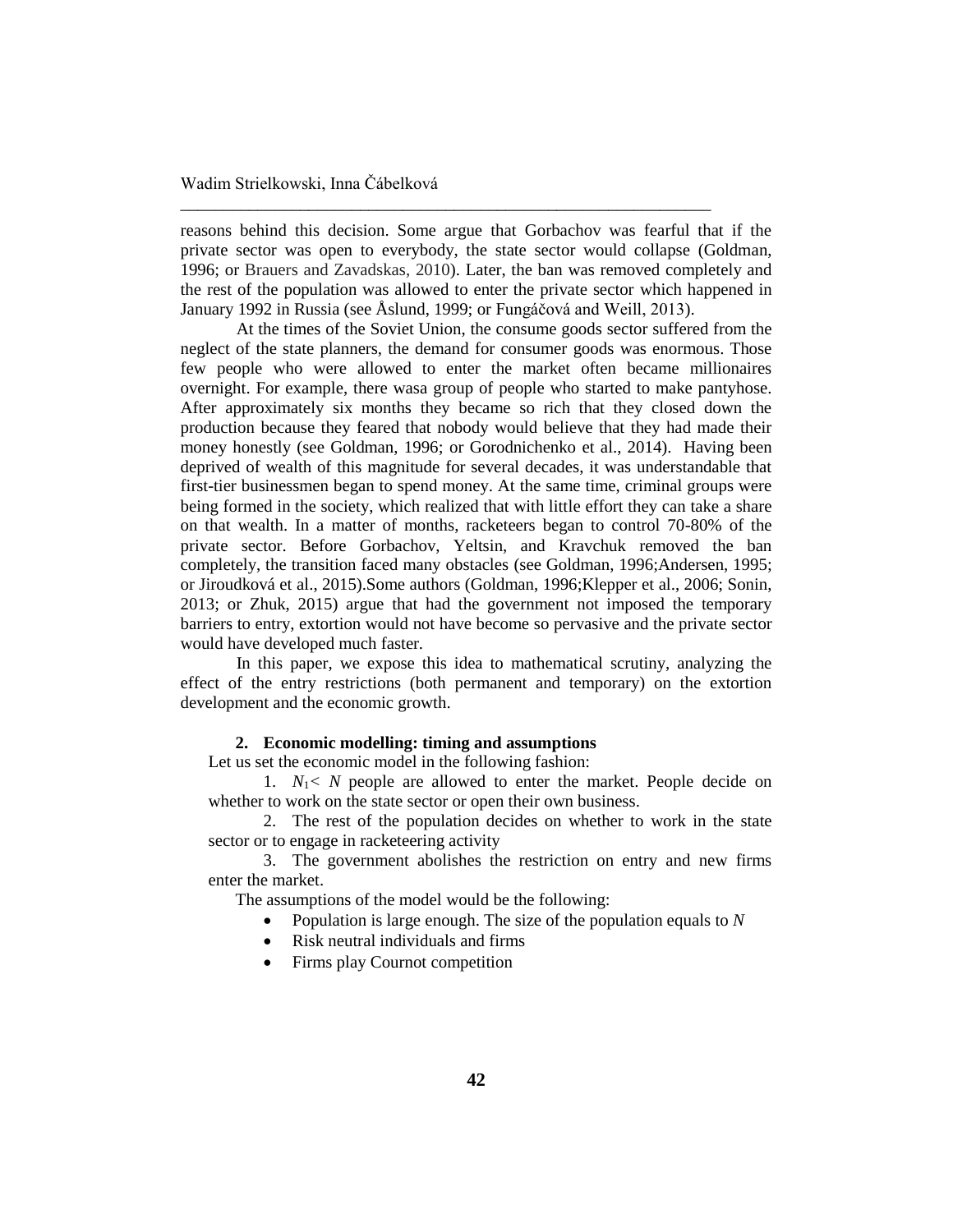Extortion of the state sector workers does not occur, whereas private sector is open to extortion.

The preliminarieswould be as described in the section that follows. Let inverse demand be the following:

$$
p = S - Q \text{ if } Q \in [0; S]; \ p = 0 \text{ if } Q \ge S \tag{1}
$$

where  $S$  is the amount of goods bought when the price is close to zero.

$$
Q = N_f q \tag{2}
$$

is the total amount of goods bought,  $q$  is quantity produced by one firm, and  $N_f$  is the number firms on the market.

Firm's cost:

$$
C = cq \tag{3}
$$

The optimal amount produced by one firm equals to

$$
q = \frac{S - c}{N_f + 1} \tag{4}
$$

and one firm maximal profit is

$$
\pi_f = \frac{(S - c)^2}{(N_f + 1)^2}
$$
\n(5)

A firm takes the output of the other firms as given and maximizes its profit in the form:

$$
\max_{q} \left( S - Q_0 - q \right) q - cq \tag{6}
$$

where  $Q_0 = (N_f - 1)q$  (7)

First order conditions:

$$
S - Q_0 - 2q - c = 0 \tag{8}
$$

Substituting the expression (7) gives

$$
q = \frac{S - c}{N_f + 1} \tag{9}
$$

and

$$
\pi_f = \frac{(S-c)^2}{(N_f+1)^2}
$$
\n(10)

Second order conditions: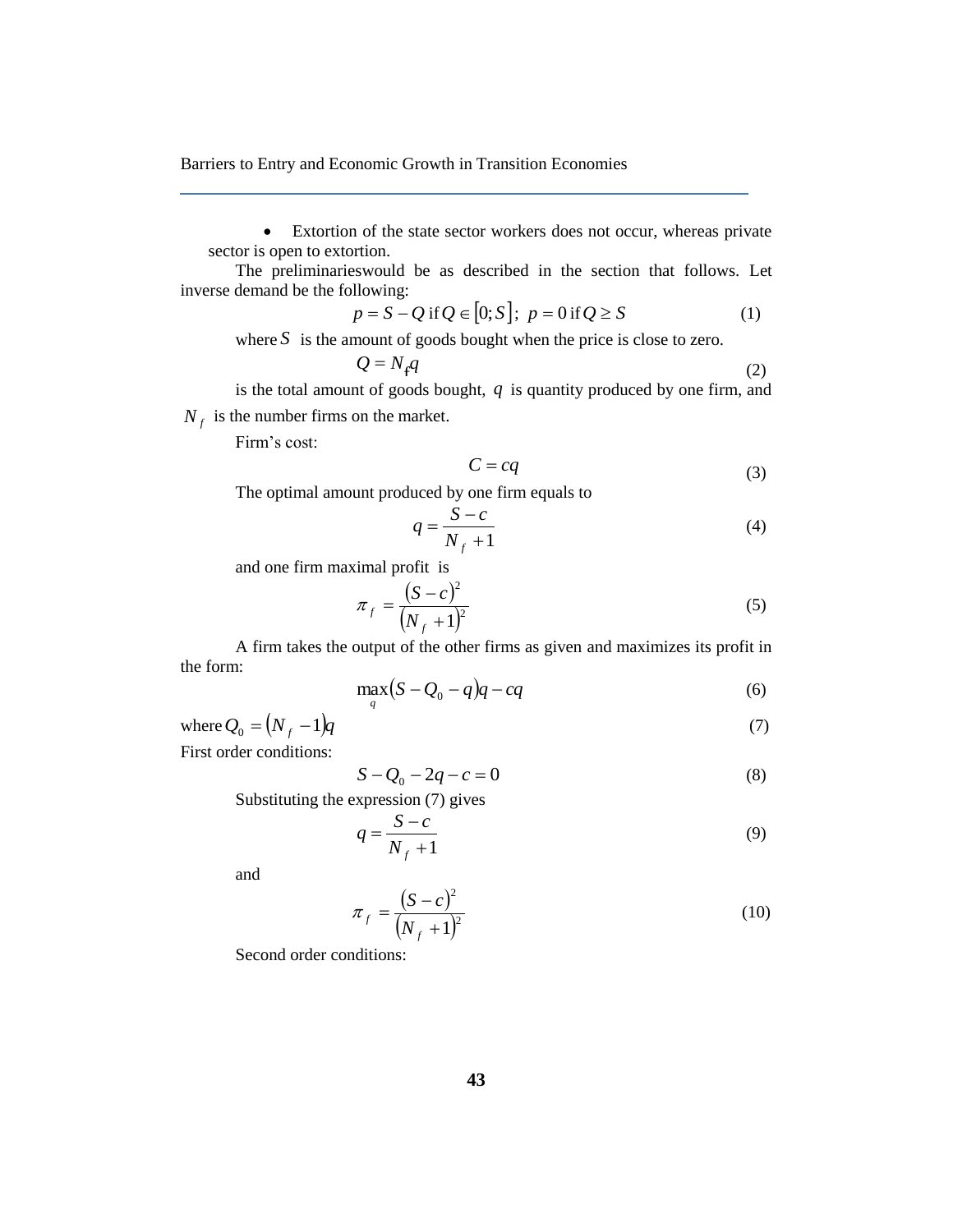$$
\frac{d^2 \pi_f}{dq^2} = -(N+1)
$$
 (11)

Thus, the optimal *q* represents the value that *maximizes* profit function. The maximal number of firms that are able to make profits larger than their opportunity wage equals to

\_\_\_\_\_\_\_\_\_\_\_\_\_\_\_\_\_\_\_\_\_\_\_\_\_\_\_\_\_\_\_\_\_\_\_\_\_\_\_\_\_\_\_\_\_\_\_\_\_\_\_\_\_\_\_\_\_\_\_\_\_\_

$$
N_f^{\max} = \left[\frac{S-c}{\sqrt{w}}\right] - 1\tag{12}
$$

where  $w$  is the wage in the state sector. The formula follows from equalization of equation (5) to the wage in the state sector.

### **3. Restricted model**

The barriers to entry are imposed by the government in stage 1 and abolished in stage three. The government allows  $N_1^r$  firms to enter the market,  $N_1^r \ll N_f^{\max}$  $N_1^r \ll N_f^r$ Being very few on the market the entrants enjoy incomes much greater than their opportunity wage in the state sector, arousing envy in the rest of the population. The profits of one firm may be expressed by the formula similar to (5), the quantity produced by one firm – by the expression (4), and the overall private sector output is:

$$
N_1^r q = \frac{S - c}{N_1^r + 1} N_1^r \tag{13}
$$

The rest of the population finds out about the enormous profits the firms earn, and not being allowed to participate in the production process themselves, decides on whether to extort existing firms, or to work in the state sector. However, the extortive activity is costly. The cost of extortion perceived by one person positively depends on the number of firms extorted. The question remains on whether the cost is convex or concave. One can think of arguments supporting both the convexity and the concavity of the cost function. The more one person extorts the bigger is his experience and the more firms fear him. Thus, to extort each additional firm is likely to be less costly than the previous ones and the cost function is likely to be concave. On the other hand, the firms may cooperate and try to defend themselves. The can do this either by informing the police or by physical means or both. For this reason, each additional extorted firm may cost the racketeer more than the previous, and the cost of extortion is likely to be convex. Both arguments seem plausible. It is difficult to predict which effect will dominate. Thus it seems reasonable to assume linear cost of extortion.

$$
C_e = c_e N_e \tag{14}
$$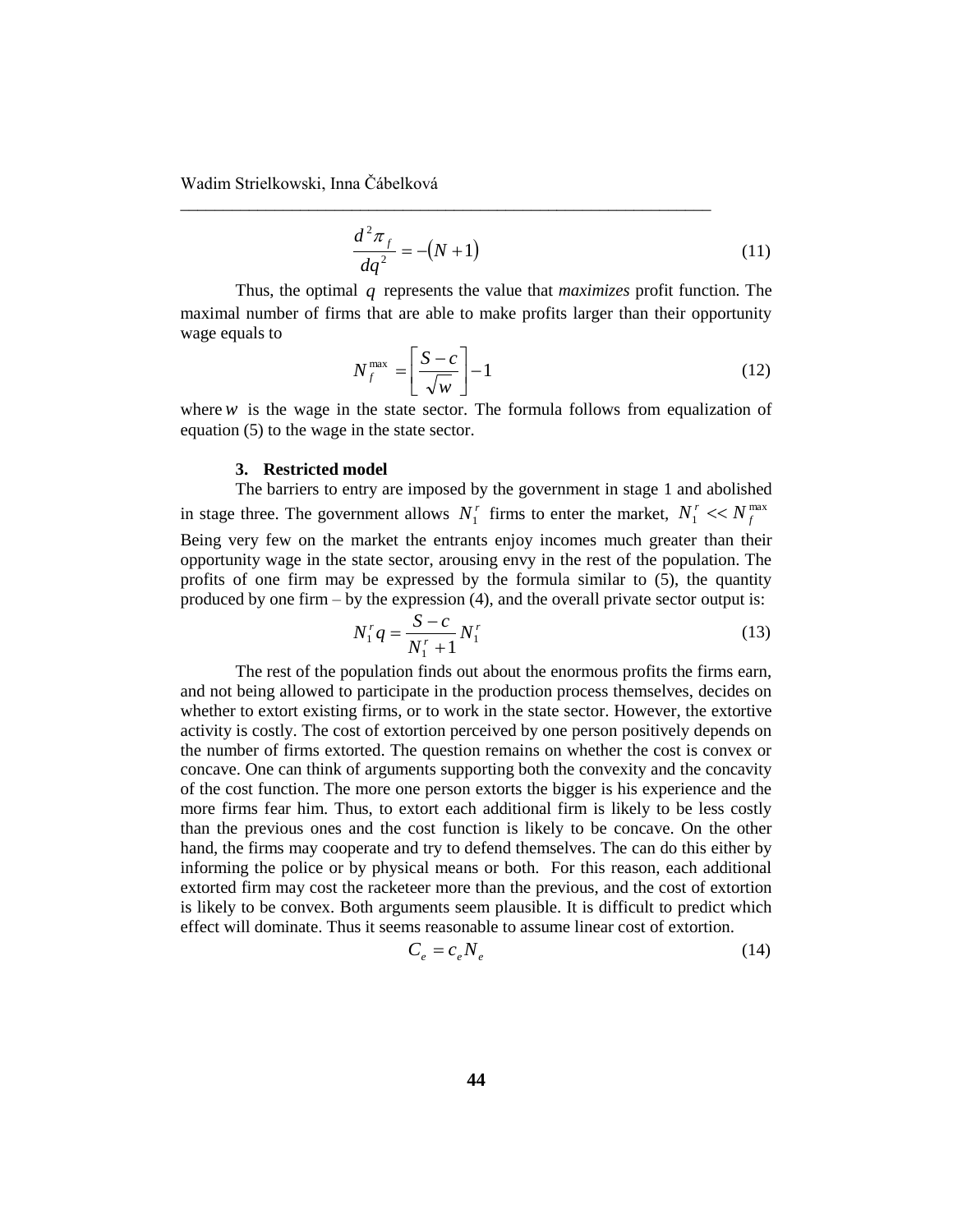where  $c_e$  is unit cost of extortion, and  $N_e$  is number of firms that are extorted by one racketeer in one period.

However, the linear cost of extortion has one disadvantage: it implicitly assumes that, if the conditions for the extortion are favorable enough, one racketeer can extort all the private firms on the market in a limited time frame. This implicit assumption does not seem plausible. Let  $N_e^{\text{max}}$  be the maximal number of firms that can be extorted by one person during one stage of the model. Unit cost of extortion reflects both the cost of visiting the firms and demanding money, and risks coming from being caught by the police and penalized. This way it also reflects regulatory and law enforcement environment in the country. The more severe is the punishment for extortion and the bigger is the probability of detecting extortion; the higher is the unit cost of extortion. If the condition that limits the number of firms that can be extorted by on person is not binding, the number of racketeers  $(H_e)$  is:

$$
H_{e1} = \left[\frac{N_f \left(\pi_f \alpha - c_e\right)}{w}\right]
$$
 (15)

where  $0 < \alpha \leq 1$  reflects both successfulness and greed of racketeers. If the condition on maximal number of firms extorted is binding, which is the case if:

$$
\frac{N_f}{H_{el}} \ge N_e^{\text{max}} \tag{16}
$$

then

$$
H_{e2} = \left[\frac{N_f}{N_e^{\text{max}}}\right]
$$
 (17)

The profit from extortion is:

$$
\pi_e = (\pi_f \alpha - c_e) N_e \tag{18}
$$

Assuming that profits of firms are high enough, all the firms are likely to be extorted and number of firms extorted by one person equals to

$$
N_e = \left[ \frac{N_f}{H_e} \right] \tag{19}
$$

Obviously, the larger is the number of extortionists, the lower is the profit per one person. Thus new individuals will be entering the extortive business till the profit is equal to the opportunity wage in the state sector. The maximum number of racketeers is defined from the following condition: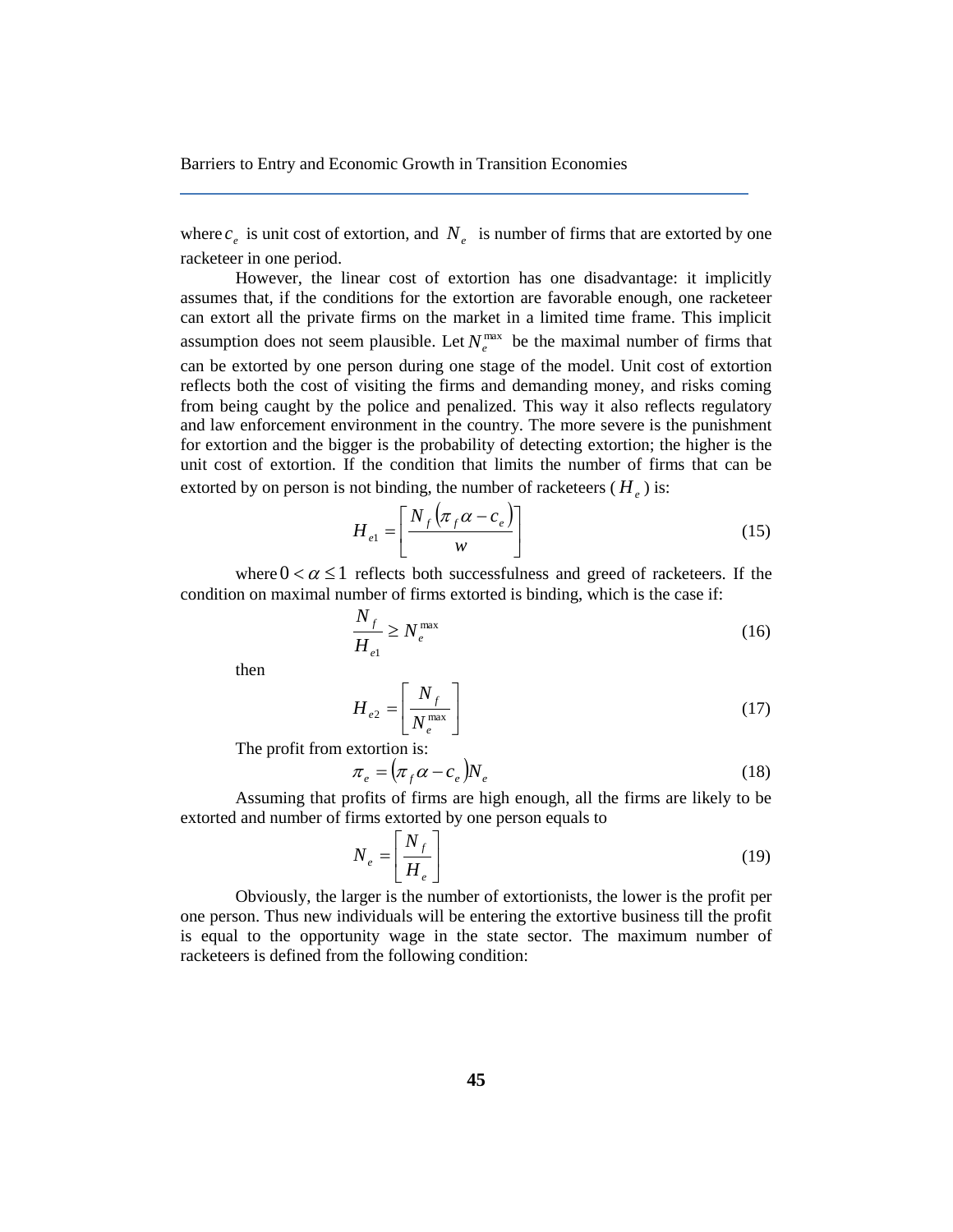$$
\pi_e = \left(\pi_f \alpha - c_e\right) \frac{N_f}{H_e} = w \tag{20}
$$

By expressing  $H_e$  from this equation one can easily get formula (17). From the expression (20) one can conclude that if the profits of the firms and the successfulness of extortion are low enough compared to the cost of extortion, the number of racketeers might be zero. However, if the restrictions to entry are imposed the profits from production are likely to be high enough and extortion may arise.

\_\_\_\_\_\_\_\_\_\_\_\_\_\_\_\_\_\_\_\_\_\_\_\_\_\_\_\_\_\_\_\_\_\_\_\_\_\_\_\_\_\_\_\_\_\_\_\_\_\_\_\_\_\_\_\_\_\_\_\_\_\_

Substituting the expression of one-firm profit, one can easily get the number of extortioners on the stage two to be equal to

$$
H_{e2}^{r} = \left[ \frac{N_1^r \left( (S - c)^2 \alpha - c_e \left( N_1^r + 1 \right)^2 \right)}{w \left( N_1^r + 1 \right)^2} \right]
$$
(21)

or, if the condition of maximal number of extorted firms per one racketeer is binding

$$
H_{e2}^r = \left\lfloor \frac{N_1^r}{N_e^{\max}} \right\rfloor \tag{22}
$$

Generally, if entry restrictions are not severe (and, thus, profits of the firms are low), extortion on the stage two may push some firms out of the market. In this case, steady state the expressions for the number of racketeers and firms may be different from these above.

The government abolishes entry restrictions and new firms are about to enter the market. Expectations of the firms as for their future profits are already different from those at stage one. Both old and new producers include the payments to racketeers to their expected costs.

Assume that firms expect that they will have to give up the same proportion of their profits as on the stage one (adaptive expectations). This assumption, however, implies that the racketeers have some estimates of the firms' profits so that they know how much to demand. The latter seems plausible for the case of Ukraine and Russia, where some banks are known to reveal confidential information about clients' accounts to the third parties. Especially relevant is the assumption about the reveal of firms actual profits to the racketeers, for the first-tire post-soviet businesses in the end of eighties beginning of ninetieth, when the businessmen by extensive spending money indicated how large their incomes were. The expected profit of a firm would be:

$$
E(\pi_{f3}^r) = (p - c)q(1 - \alpha) \tag{23}
$$

where  $\alpha$  stands for the proportion of profits extorted in the previous period.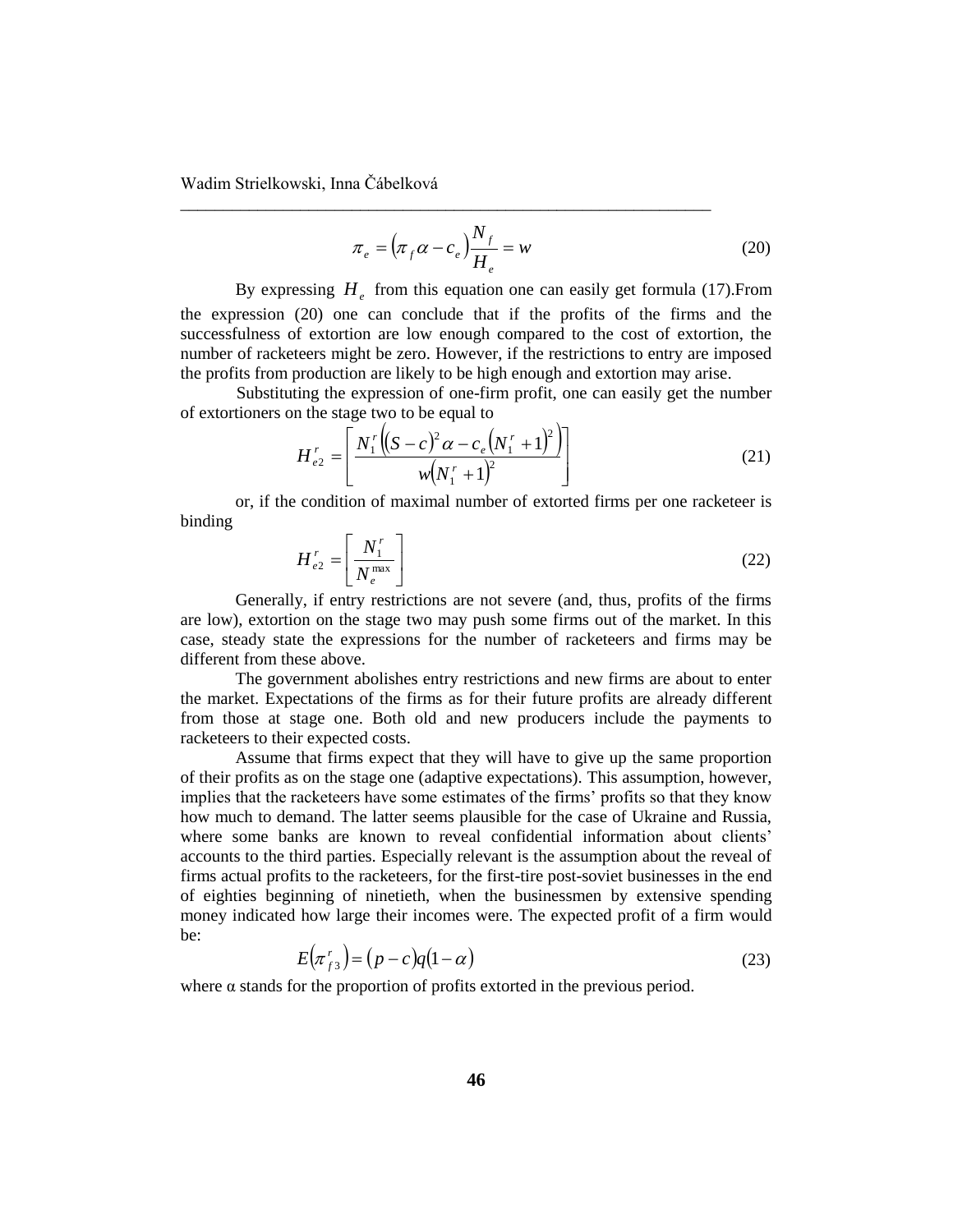Profit maximization leads to the following optimal quantities produced:

$$
q_3^r = \frac{S - c}{N_{f3}^r + 1} \tag{24}
$$

And on firm optimal expected profit is

$$
E(\pi_{f3}^r) = \frac{(S-c)^2}{(N_{f3}^r + 1)^2} (1-\alpha)
$$
\n(25)

Obviously, the profit of one firm negatively depends on the number of the firms on the market. The firms will be entering the market till the profit from production will be equal to opportunity wage in the state sector. Making firm's expected profit (25) to be equal to the wage, and expressing the number of firms on the market from the resulting equation one can easily get

$$
N_{f3}^r = \left[\frac{(S-c)\sqrt{1-\alpha}}{\sqrt{w}}\right] - 1\tag{26}
$$

Substituting the number of firms on the market to the previous expression, the pre-extortion profit of one firm would be equal to:

$$
\pi_{f3}^r = \frac{w}{1 - \alpha} \tag{27}
$$

If condition that specifies the maximal number of firms that can be extorted by one person is not binding, than:

$$
H'_{e3} = \left[ \frac{(S-c)\sqrt{1-\alpha} - \sqrt{w}}{w\sqrt{w}} \left( \frac{w}{1-\alpha} \alpha - c_e \right) \right]
$$
 (28)

**Otherwise** 

$$
H_{e3}^r = \left[ \frac{(S-c)\sqrt{1-\alpha} - \sqrt{w}}{\sqrt{w}N_e^{\max}} \right]
$$
 (29)

Since the adaptive expectations of the producers as for how much they have to pay the extortioners are also rational, the conditions  $(26) - (29)$  represent steady state employment decisions.

### **4. The benchmark model**

At the benchmark model, there are no barriers to entry at stage one. If everybody is allowed to open his/her own firm, the agents will do it as long as the profits are higher than the opportunity wage in the state sector. From the optimal amount of output produced by one firm equals to: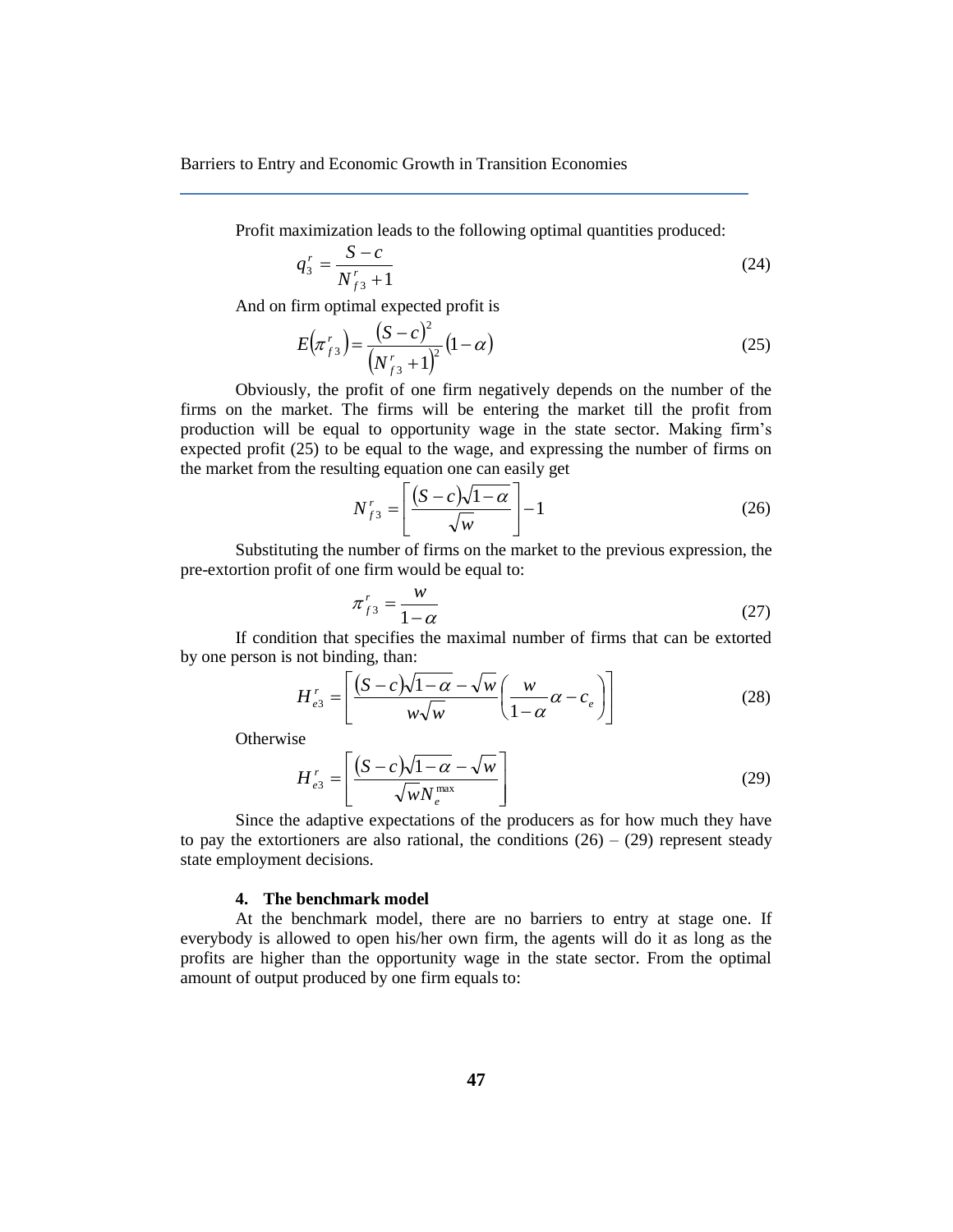$$
q = \frac{S - c}{N_{f1}^b + 1} \tag{30}
$$

and one firm optimal profit is:

$$
\pi_{f1}^{b} = \frac{(S-c)^2}{\left(N_{f1}^{b} + 1\right)^2} \tag{31}
$$

If the population is large enough, in the end of stage one there will be  $N_f^{\text{max}}$ firms on the market making profits equal to the opportunity wage in the state sector.

\_\_\_\_\_\_\_\_\_\_\_\_\_\_\_\_\_\_\_\_\_\_\_\_\_\_\_\_\_\_\_\_\_\_\_\_\_\_\_\_\_\_\_\_\_\_\_\_\_\_\_\_\_\_\_\_\_\_\_\_\_\_

$$
N_{f1}^{b} = N_{f}^{\max} = \left[ \frac{S - c}{\sqrt{w}} - 1 \right]
$$
 (32)

$$
\pi_{f1}^b = w \tag{33}
$$

People who were working in the state sector in the stage one observe the profits the firms make and decide on whether it proves profitable to extort them.

Profit from extortion equals to

$$
\pi_{e2}^b = \left(w\alpha - c_e\right)N_{e2}^b\tag{34}
$$

Under the following conditions there will be no extortion

$$
c_e > w\alpha - \frac{w}{N_e^{\max}}\tag{35}
$$

The first racketeer will be able to extort maximally  $N_e^{\max}$  firms. If he can get from these firms less than his wage in the state sector plus the cost of extortion, he will not be willing to enter. Thus, substituting  $N_e^{\text{max}}$  to the formula (32), equalizing it to the opportunity wage in the state sector, and expressing the cost of extortion, one can get the condition (35). If the condition (35) does not hold, the number of racketeers on the market is equal to (lemma 3)

$$
H_{e2}^{b} = \left[\frac{N_{f1}^{b}(w\alpha - c_{e})}{w}\right] = \left[\frac{\left(s - c - \sqrt{w}\right)(w\alpha - c_{e})}{w\sqrt{w}}\right]
$$
(36)

if the constraint for maximal number of the firms extorted by one extortioner is not binding, otherwise

$$
H_{e2}^{b} = \left[\frac{N_{f1}^{b}}{N_e^{\max}}\right]
$$
 (37)

Similarly to the restricted model, the steady state employment decision will be somewhat different from these presented above. If extortion occurs, it reduces firms' profits to the levels below the opportunity wage and, thus, some of the firms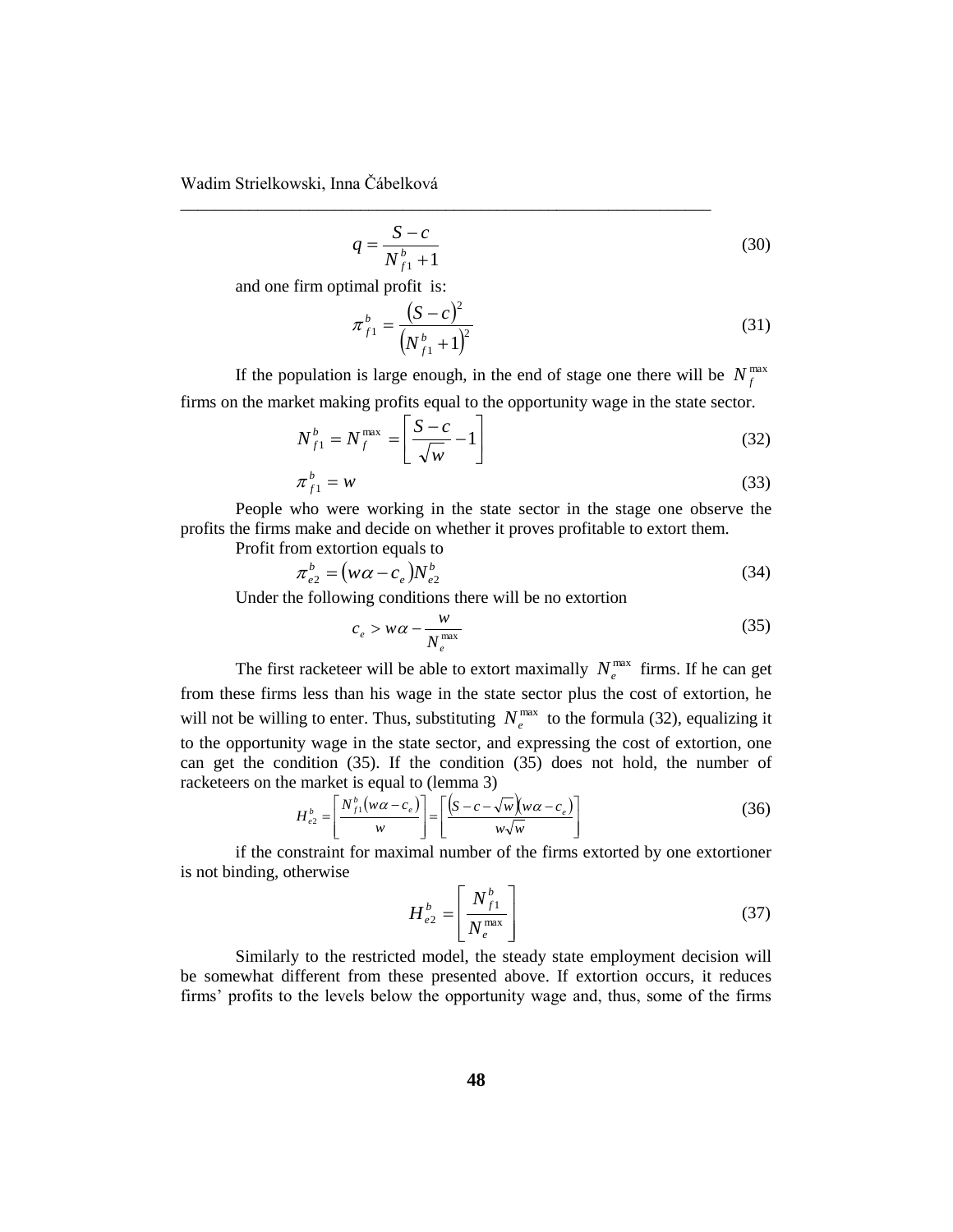will find it more profitable to return to the state sector. Reduction in the number of firms on the market will lead to decrease in the racketeers' profits, and persuade some of racketeers to return to the state sector. The firms adjust their expected profits by inclusion the cost of extortion. Similarly to the stage three of the model with the barriers to entry, the number of firms on the market is equal to:

$$
N_{f3}^{b} = \left[ \frac{(S-c)\sqrt{1-\alpha}}{\sqrt{w}} \right] - 1 \tag{38}
$$

the profit of one firm is:

$$
\pi_{f3}^b = \frac{w}{1 - \alpha} \tag{39}
$$

If condition that specifies the maximal number of firms that can be extorted by one person is not binding, than

$$
H_{e3}^{b} = \left[ \frac{(S-c)\sqrt{1-\alpha} - \sqrt{w}}{w\sqrt{w}} \left( \frac{w}{1-\alpha} \alpha - c_e \right) \right]
$$
(40)

**Otherwise** 

$$
H_{e3}^{b} = \left[ \frac{(S-c)\sqrt{1-\alpha} - \sqrt{w}}{\sqrt{w}N_e^{\max}} \right]
$$
 (41)

Similarly to the model with barriers to entry, the adaptive expectations of the firms as for the amounts they are to pay extortiones are also rational. Thus, the conditions  $(39) - (41)$  represent the steady state.

### **5. Comparison of the outcomes**

The total output of the private sector increases with the number of firms on the market. The output of one firm equals to:

$$
q = \frac{S - c}{N_f + 1} \tag{42}
$$

Thus, the output of the whole industry is

$$
N_f q = \frac{S - c}{N_f + 1} N_f \tag{43}
$$

The first derivative of the total output of the industry with respect to the number of firms is

$$
\frac{\partial (N_f q)}{\partial N_f} = \frac{(S - c)(N_f + 1 - N_f)}{(N_f + 1)^2} = \frac{S - c}{(N_f + 1)^2} > 0
$$
\n(44)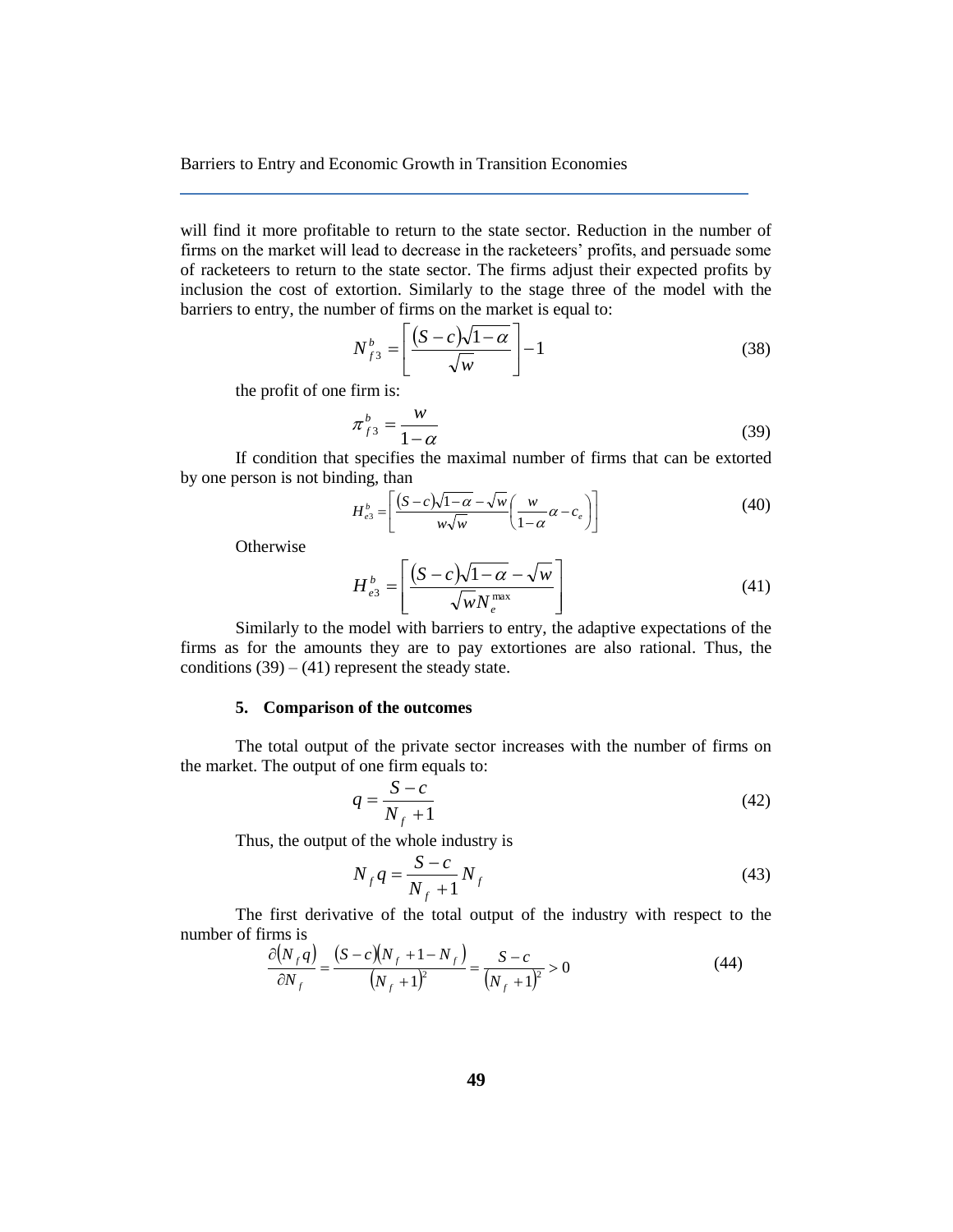If the condition limiting the number of firms that can be extorted by one person is not binding, the number of racketeers is decreasing function of the number of firms on the market. The number of extortioners as the function of number of firms on the market (21) is equal to

\_\_\_\_\_\_\_\_\_\_\_\_\_\_\_\_\_\_\_\_\_\_\_\_\_\_\_\_\_\_\_\_\_\_\_\_\_\_\_\_\_\_\_\_\_\_\_\_\_\_\_\_\_\_\_\_\_\_\_\_\_\_

$$
H_e(N_f) = \left[ \frac{N_f ((S - c)^2 \alpha - c_e (N_f + 1)^2)}{w (N_f + 1)^2} \right]
$$
(45)

The first derivative of the function (43) is

$$
\frac{dH_e}{dN_f} = \frac{1}{w} \left( \frac{(S-c)^2}{(N_f+1)^2} - c_e - 2 \frac{(S-c)^2}{(N_f+1)^3} N_f \right) = \frac{1}{w} \left( \frac{(S-c)^2 (1-N_f)}{(N_f+1)^3} - c_e \right) < 0
$$
\n
$$
\forall N_f \ge 1
$$
\n(46)

If the unit cost of extortion  $(c_e)$  is low enough, barriers to entry are likely to reinforce extortion development in the short run, and, given that the wage in the state sector is low, substantially diminish economic growth.

Generally, the number of firms on the market without barriers to entry is likely to be greater than that if barriers to entry are imposed  $(N_I < N_f^b)$ . Thus, since the number of extortioners is a diminishing function of number of firms on the market the barriers to entry may increase the number of extortioners. This conclusion does not hold if the condition limiting the number of firms extorted by one extortioner is binding.

The effect on economic growth is twofold. Firstly, limiting the number of firms on the market reduces the output of the private sector (lemma 4). Secondly, the created extra-large profits in the private sector divert a part of the population from working in the state sector to extortive activity, thus diminishing output of the state sector. However, as it will be shown below, the total number of producers and racketeers may be lower in the restricted model as compared to the benchmark. Thus, entry restriction may actually bring gain to the state sector and the effect on economic growth may heavily depend on the relative productivity of labor in the state and private sectors.

Mathematically, the analysis will look like the following: Private sector loss of output as compared to the benchmark model:

$$
L_p = q_2^b N_{f2}^b - q_2^r N_{f2}^r = \frac{S - c}{N_f^{\max} + 1} N_f^{\max} - \frac{S - c}{N_1^r + 1} N_1^r = S - c - \sqrt{w} - \frac{S - c}{N_1^r + 1} N_1^r
$$
\n
$$
\tag{47}
$$

Obviously, the more severe are the barriers to entry the greater is the loss in private sector.

Assume that the productivity of one person in the state sector is constant and equals to *a* units of output per period. Then state sector loss of output equals to: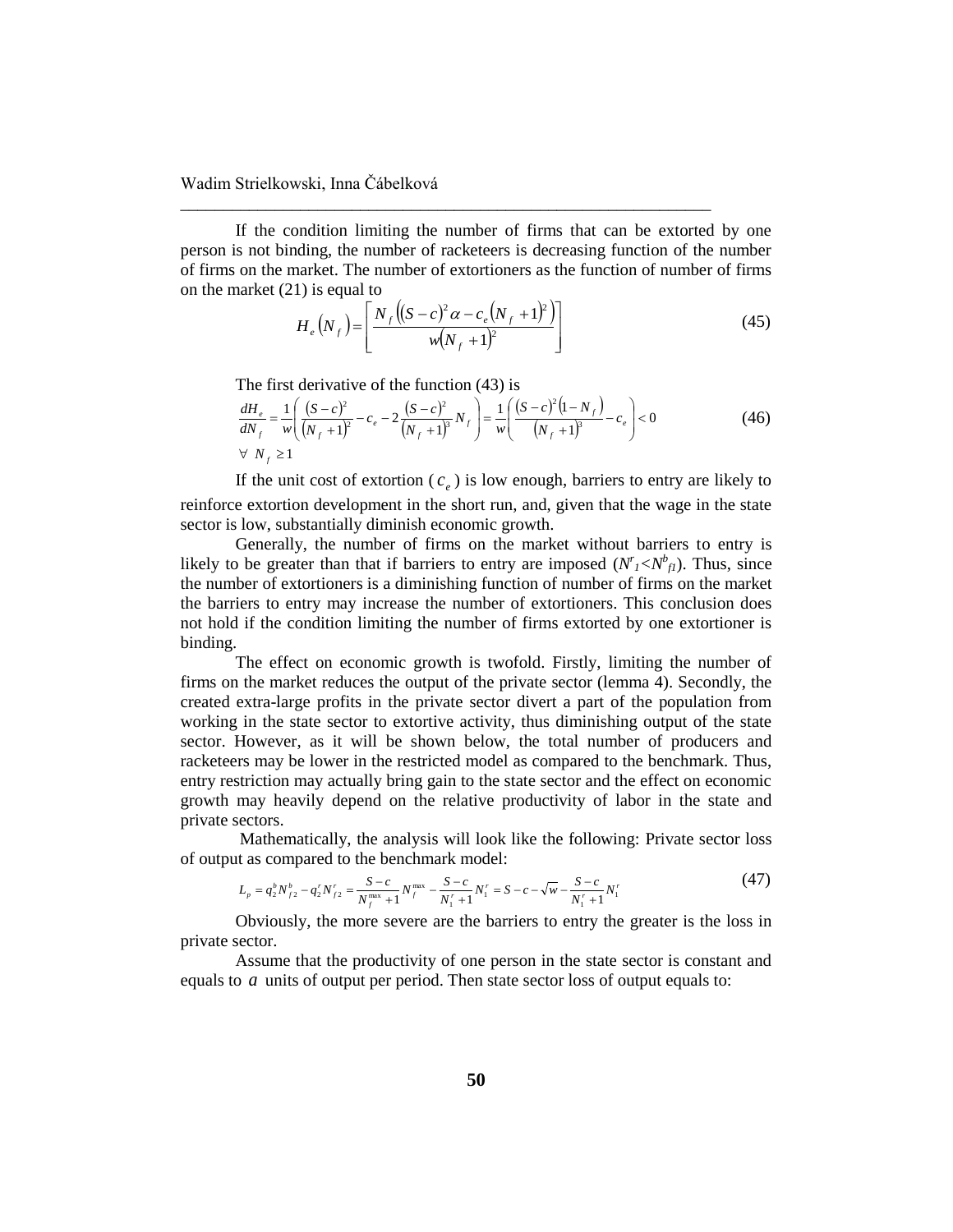$$
L_{s} = a((N - N_{f}^{\max} - H_{e2}^{b}) - (N - N_{1}^{r} - H_{e2}^{r})) = a\left(N_{1}^{r} \frac{(S - c)^{2}}{w}\alpha - c_{e}\right) - a\left(\frac{S - c}{\sqrt{w}} - 1\right)\frac{w + w\alpha - c_{e}}{w}
$$
\n(48)

In order to find the qualitative influence of barriers to entry on the output of the state sector, it is necessary to find the derivative of the expression (48). The derivative of the second bracket with respect to  $N_1^r$  equals to zero, whereas, that of the first bracket is

$$
\frac{\partial L_s}{\partial N_1^r} = \frac{a}{w} \left( w - c_e - \frac{\alpha (S - c)^2 (N_1^r - 1)}{(N_1^r + 1)^3} \right)
$$
(49)

The expression (47) may be negative for  $N_1^r$ . Thus, in general, barriers to entry may promote employment and, thus, production in the state sector. The intuition behind this finding is that the total number of racketeers and private sector producers may be lower in the case of barriers to entry as compared to the benchmark case. Thus, if the productivity of the worker in the state and private sector are not very different, the barriers to entry may actually lead to enhancement of economic growth in the short run. However, if the wage in the state sector is low (as it is the case in the most economies of transition), the barriers to entry are likely to substantially diminish economic growth.

If the cost of extortion is low enough<sup>1</sup>, temporary barriers to entry are likely to have negligible effect on extortion development and economic growth in the long run. If permanent, they are likely to support extortion and diminish economic growth in the long run if  $\alpha$  is low and extortion burden does not lead to the decrease in the number of firms on the market.

If  $\alpha$  is high, and the limit imposed by the government on the number of firms on the market is not reached in the long run, permanent barriers to entry do not have any influence on the extortion development and economic growth.

Comparing the employment distributions among sectors on the stages three is the benchmark and "restricted" model, one can easily conclude that temporary barriers to entry do not have permanent influence on the number of people working in the state sector, producers and racketeers. Thus, neither economic growth is affected.

The conclusion is quite different if the barriers to entry are not removed and the "restricted" story ends at the stage two. Two cases are possible depending on whether the presence of racketeers is able to alter the number of firms on the market.

Case A: The burden the racketeers impose on the production sector is not immense ( $\alpha$  is low) and, thus, the number of producers in the steady state is the same as on the stage two.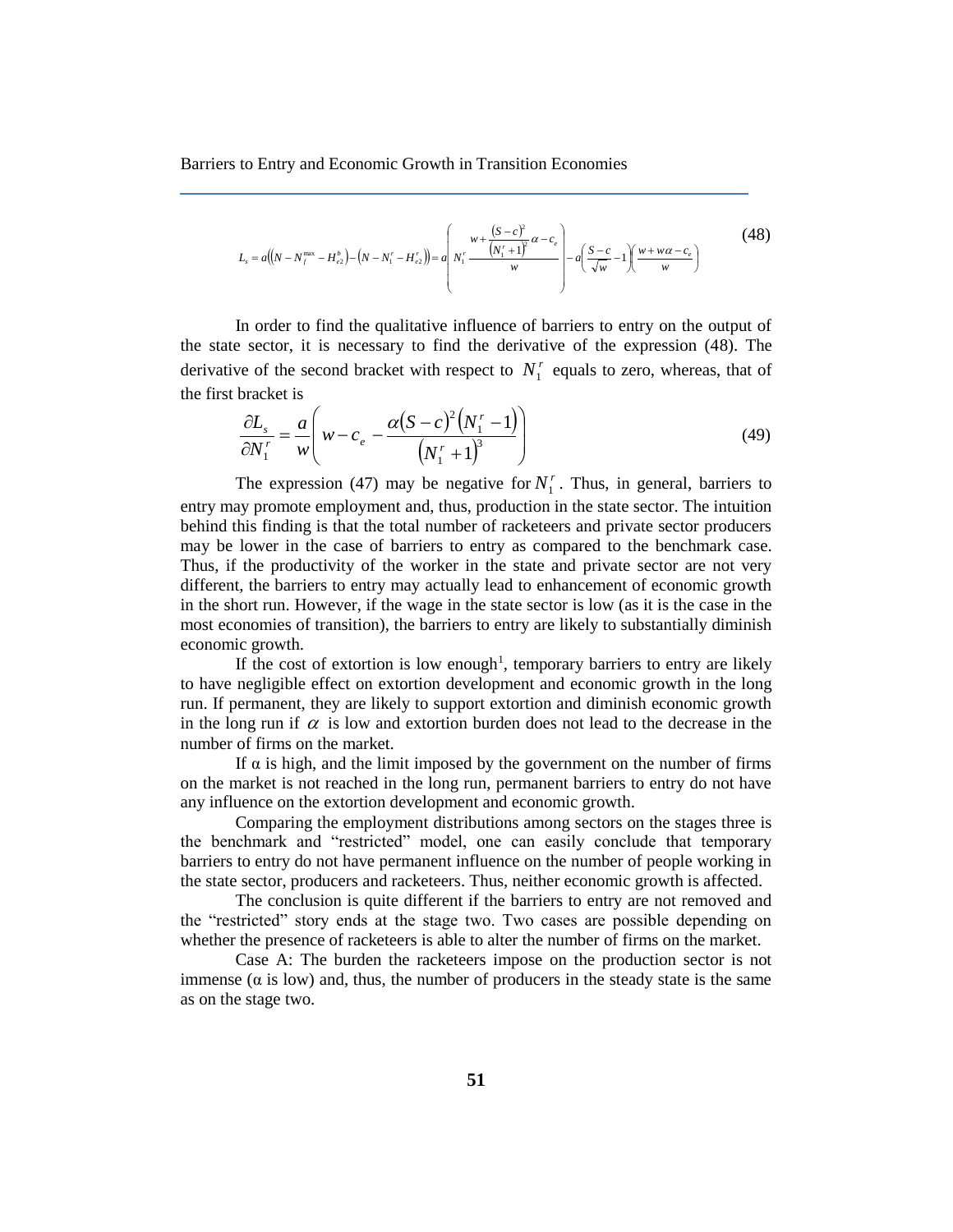$$
\pi_{f2} = \frac{(S-c)^2}{(N_1^r + 1)^2} (1-\alpha) \ge w \tag{50}
$$

Thus the results proved in proposition 2 for the short run is also valid in the long run if barriers to entry are permanent.

Case B: The racketeers are both greedy and successful ( $\alpha$  is high):

\_\_\_\_\_\_\_\_\_\_\_\_\_\_\_\_\_\_\_\_\_\_\_\_\_\_\_\_\_\_\_\_\_\_\_\_\_\_\_\_\_\_\_\_\_\_\_\_\_\_\_\_\_\_\_\_\_\_\_\_\_\_

$$
\pi_{f2} = \frac{(S-c)^2}{(N_1^r + 1)^2} (1-\alpha) < w \tag{51}
$$

In this case the number of firms on the market in the steady state is determined by the equation similar to (51) but with equality sign instead the sign "less".

$$
\pi_{f2}^{s} = \frac{(S-c)^2}{(N_1^{s}+1)^2} (1-\alpha) = w
$$
\n(52)

Since the profit of one firm is decreasing function of the number of firms on the market, and  $\pi_{f2} < \pi_{f2}^s$ 

$$
N_1^s < N_1^r \tag{53}
$$

Therefore, the upper limit barriers to entry impose on the number of firms is not achieved in the long run, and the barriers do not have any effect on extortion development and economic growth in the long run.

If the cost of extortion is high enough, successfulness of extortive activity is low and the barriers to entry are not severe, neither temporary, nor permanent barriers to entry are likely to cause any extortion development. In this case there is no effect of barriers to entry on economic growth.

If the environment for extortion is that severe, condition limiting the number of firms that can be extorted by one racketeer is likely to be binding. Thus the profit from extortion is

$$
\pi_e = (\pi_f \alpha - c_e) N_e^{\text{max}} \tag{54}
$$

If the cost of extortion is high enough, successfulness and greediness of extortion  $(a)$  is low, the conditions limiting the number of firms on the market are not severe ( $N_f$  is large) and the ability of racketeer to extort is limited ( $N_e^{\text{max}}$  is low), the profit from extortion may be well below the opportunity wage in the state sector.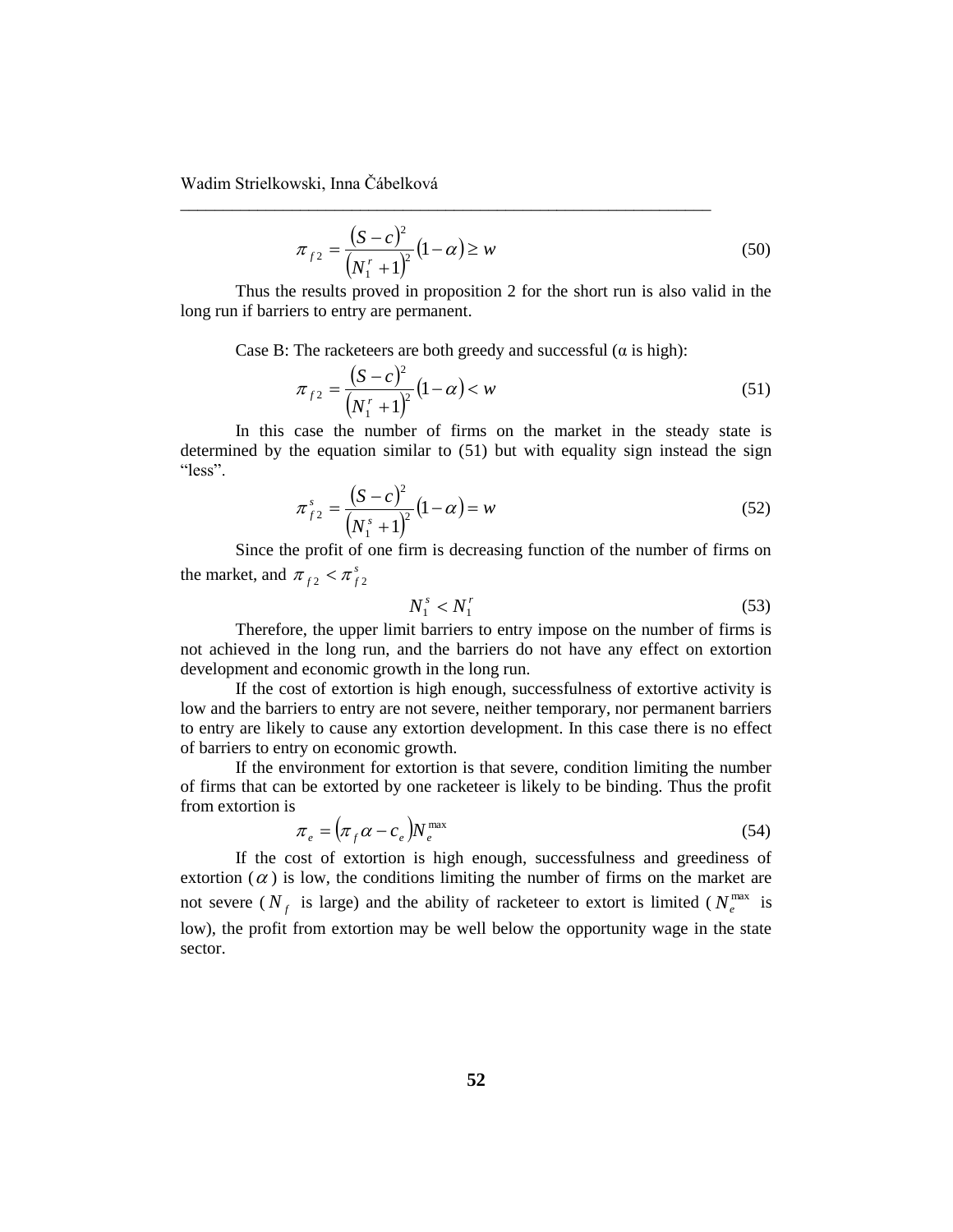$$
\pi_e = \left(\frac{(S-c)^2}{\left(N_f+1\right)^2} \alpha - c_e\right) N_e^{\max} < w \tag{55}
$$

In this case there will be no extortion even with the barriers to entry.Temporary barriers to entry may cause extortion development both in the short and in the long run in the case when there would be no extortion had not had the barriers been imposed. In this case they may have tremendous negative long run effect on economic growth.

The proof will go as follows: firstly we prove that there exist such  $c_e$  that will cause extortion in the benchmark model to be relatively unprofitable business as compared to the wage in the state sector, but, if the entry restriction is imposed, the extortion would appear. Secondly, we analyze the effects of barriers to entry on the employment distribution among sectors and on economic growth. All in all, the crucial thing is the existence of such  $c_e$  that would disable extortion in the case without barriers to entry and enable it in the case with barriers to entry. The condition for no extortion had not had the barriers to entry been applied is (proposition one)

$$
c_e^b > w\alpha - \frac{w}{N_e^{\max}}\tag{56}
$$

Now it is necessary to prove that for  $c_e$  satisfying condition (56) extortion may occur if the barriers to entry are applied. Or, in other words, that it may be profitable for at least one racketeer to extort.

The profit of one extortioner in the restricted model is

$$
\pi_e^1 = \left(\pi_f \alpha - c_e^r\right) N_e^{\text{max}} > w \tag{57}
$$

or

$$
c_e^r < \pi_f^r \alpha - \frac{w}{N_e^{\text{max}}}
$$
\n(58)

Now it is enough to prove that the interval  $\left|c^b\right|$ ;  $c^r$ *e b*  $c_e^b$ ;  $c_e^r$  is not empty, or that

$$
w\alpha - \frac{w}{N_e^{\max}} < \pi_f^r \alpha - \frac{w}{N_e^{\max}} \tag{59}
$$

Since  $\pi_f^r$  is generally greater than  $w$ , the inequality above holds.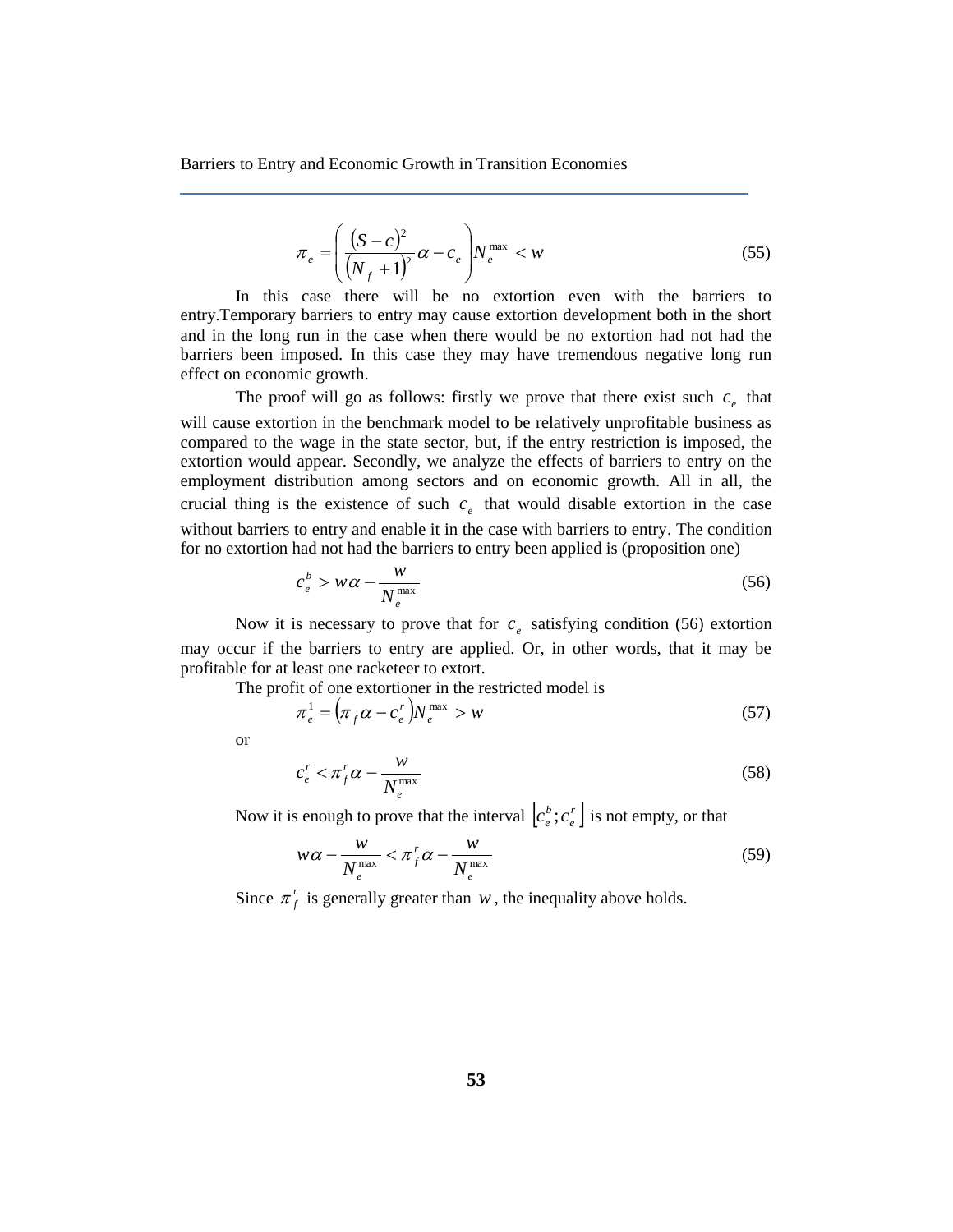## **6. The effects on economic growth**

Loss in the private sector production (similarly to 45):

\_\_\_\_\_\_\_\_\_\_\_\_\_\_\_\_\_\_\_\_\_\_\_\_\_\_\_\_\_\_\_\_\_\_\_\_\_\_\_\_\_\_\_\_\_\_\_\_\_\_\_\_\_\_\_\_\_\_\_\_\_\_

$$
L_p = q_2^b N_{f2}^b - q_2^r N_{f2}^r = \frac{S - c}{N_f^{\max} + 1} N_f^{\max} - \frac{S - c}{N_1^r + 1} N_1^r = S - c - \sqrt{w} - \frac{S - c}{N_1^r + 1} N_1^r
$$
(60)

 $L_p > 0$  since the output of the industry positively depends on the number of firms in it (lemma 4). Loss of production in the state sector (similarly to 46)

$$
L_{s} = a((N - N_{f}^{\max}) - (N - N_{1}^{r} - H_{e2}^{r})) = a\left(N_{1}^{r} - \frac{(N_{1}^{r} + 1)^{2}}{w}\alpha - c_{e}\right) - a\left(\frac{S - c}{\sqrt{w}} - 1\right)
$$
(61)

The analysis of the functional form of  $L_s(N_1^r)$  $L_s(N_1^r)$  needs further elaboration. From the first sight it looks like the state sector loss may be either positive or negative depending on the value of  $N_1^r$ . Generally it may happen that the total number of racketeers and private sector producers is lower than the number of firms on the market in the benchmark model. In this case, the barriers to entry bring gain to the public sector.

Overall effect on economic growth naturally depends on the relative productivity of the population in the state and private sector. One can mention many reasons why one sector might be more productive than the other. State sector in the countries of the former Soviet Union is more endowed with the capital and, therefore, is more likely to benefit from economies of scale. Generally productivity of a worker positively depend on the amount of capital per worker, thus, the productivity of one worker in the state sector is likely to be higher than that of private sector. The state sector in the post-communist countries usually possesses greater scientific potential than the newly developing private one and, thus has better prerequisites to the development of new technologies. On the other hand, the private sector is more flexible in adopting new technologies and removing all the kinds of administrative barriers to increase in efficiency.

It looks like that heaving so many prerequisites to raise efficiency, the state sector in the Post-Communist countries does not use them adequately, and thus, is likely to be less productive the private one. Many state factories do not work at all or work at a proportion of their capacities. New technologies are rarely being adopted, and the administrative burden is enormous. Thus barriers to entry are likely to diminish economic growth even in the case when they actually promote employment (and, thus, production) in the state sector.

 Temporary barriers to entry can change the expectations about the future profits so that the payments to extortioners are included. Thus, the actual profits of the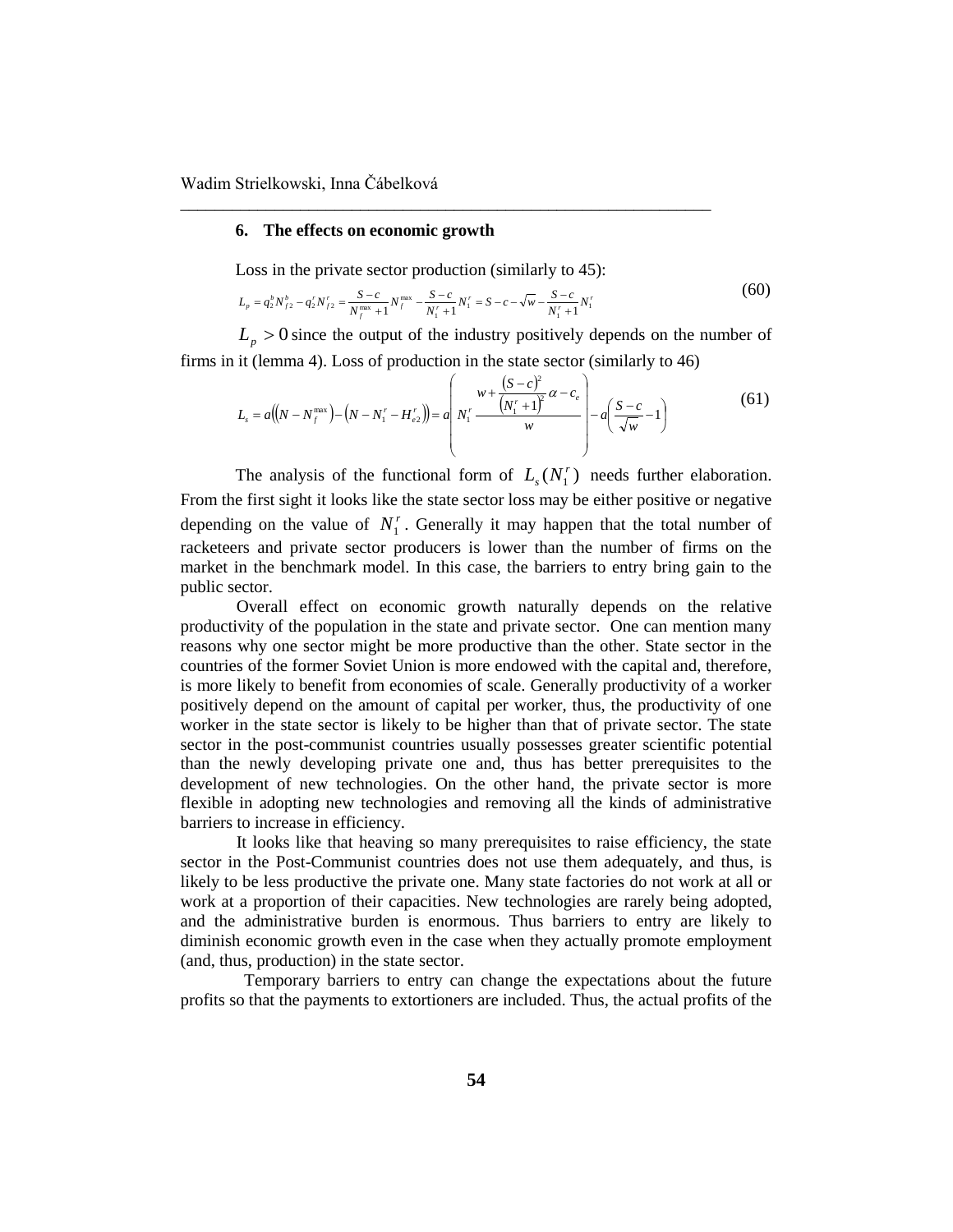firms will be greater that the competitive wage reinforcing the desire of racketeers to extort. The loss in the private sector:

$$
L_p = q_3^b N_{f3}^b - q_3^r N_{f3}^r = \frac{S-c}{N_f^{\max} + 1} N_f^{\max} - \frac{S-c}{N_{f3}^r + 1} N_{f3}^r = S - c - \sqrt{w} - \frac{S-c}{N_{f3}^r + 1} N_{f3}^r
$$
(62)

where (24)

$$
N_{f3}^r = \frac{(S-c)\sqrt{1-\alpha}}{\sqrt{w}} - 1\tag{63}
$$

Thus

$$
L_p = \sqrt{w} \left( \frac{1}{\sqrt{1 - \alpha}} - 1 \right) \tag{64}
$$

Obviously the production sector loses if extortion develops.

State sector loss:

$$
L_s = a\left((N - N_f^{\max}) - (N - N_{f3}^r - H_{e3}^r)\right) = a(N_{f3}^r + H_{e3}^r - N_f^{\max})
$$
\n(65)

From formulas (24), (26) and lemma 2

$$
L_s = a \left( \frac{(S-c)\sqrt{1-\alpha}}{\sqrt{w}} - 1 + \left( \frac{(S-c)\sqrt{1-\alpha}}{\sqrt{w}} - 1 \right) \frac{1}{w} \left( \frac{w\alpha}{1-\alpha} - c_e \right) - \left( \frac{(S-c)}{\sqrt{w}} - 1 \right) \right) \tag{66}
$$

From this expression it is not clear whether the loss to the state sector is positive or negative. Obviously this depends, among other factors, on the cost of extortion.

The loss is positive (the state sector actually loses), if

$$
c_e < w \bigg( \frac{(S-c)\sqrt{1-\alpha}-1)}{(S-c)\sqrt{1-\alpha}-\sqrt{w}} + \frac{\alpha}{1-\alpha} \bigg) \tag{67}
$$

and negative (the industry gains) if opposite.

If the cost of extortion is too large, the profitability of extortive activity diminishes and more people are likely to work in the state sector (please note that the number of firms in the private sector does not depend on the number of racketeers, it only depends on existence of extortion as a whole). Thus the employment in the state sector increases. If the cost of extortion is too low, more people are likely to extort, and less is left for the state sector.

It would be interesting to learn the condition (67) meets the constraints on the existence of extortion in the restricted model and non-existence in the benchmark one. These, however, depend on exogenously given maximal number of firms that can be extorted by one racketeer. If extortion in the restricted model is to exist, then: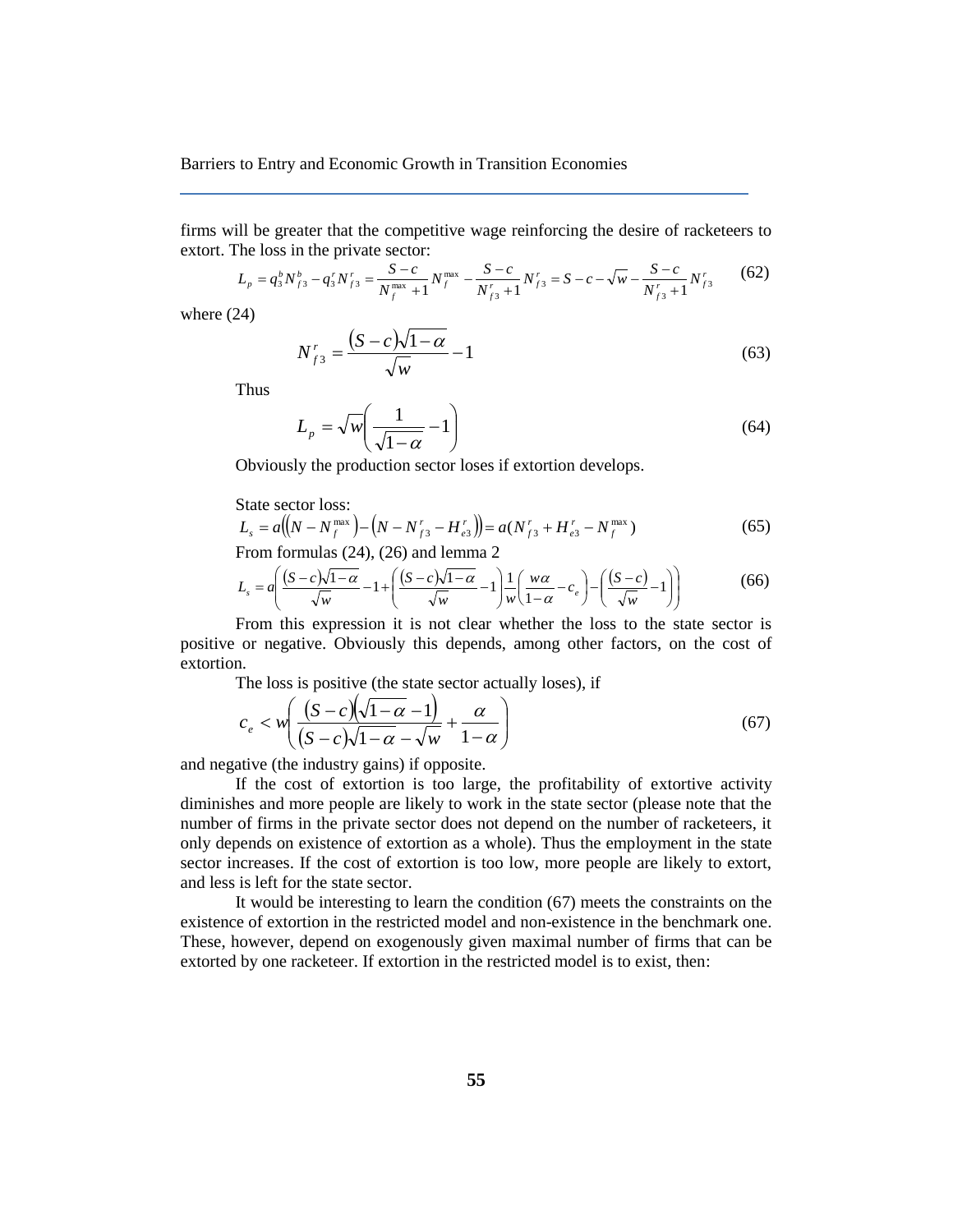$$
N_e^{\max} \ge \frac{N_{f3}^r}{H_{e3}^r} \tag{68}
$$

From the expressions for  $N_{f3}^r$  and  $H_{f3}^r$  one can easily get

\_\_\_\_\_\_\_\_\_\_\_\_\_\_\_\_\_\_\_\_\_\_\_\_\_\_\_\_\_\_\_\_\_\_\_\_\_\_\_\_\_\_\_\_\_\_\_\_\_\_\_\_\_\_\_\_\_\_\_\_\_\_

$$
N_e^{\max} \ge \frac{1}{\left(\frac{\alpha}{1-\alpha} - \frac{c_e}{w}\right)}\tag{69}
$$

Substituting expression (67) to the formula (64) one can get

$$
L_s \ge a \left( \left( \frac{(S-c)\sqrt{1-\alpha}}{\sqrt{w}} - 1 \right) \left( 1 + \frac{1}{N_e^{\max}} \right) - \left( \frac{(S-c)}{\sqrt{w}} - 1 \right) \right) \tag{70}
$$

In order to assure that  $L<sub>s</sub> \ge 0$  (the state sector loses) the expression above should be greater than zero. From this condition one can easily get

$$
N_e^{\max} \ge \frac{\left(S - c\right)\left(1 - \sqrt{1 - \alpha}\right)}{\left(S - c\right)\sqrt{1 - \alpha} - \sqrt{w}}\tag{71}
$$

Under this condition there exists such  $c_e$  that the state sector loses in the long run if the state imposes temporary barriers to entry. Generally, it looks like that it may happen both: the state sector loses or the state sector gains in the long run. The total loss is:

$$
L = a \left( \frac{(S-c)\sqrt{1-\alpha}}{\sqrt{w}} - 1 + \left( \frac{(S-c)\sqrt{1-\alpha}}{\sqrt{w}} - 1 \right) \frac{1}{w} \left( \frac{w\alpha}{1-\alpha} - c_e \right) - \left( \frac{(S-c)}{\sqrt{w}} - 1 \right) \right) + \left( \frac{\sqrt{w}}{\sqrt{1-\alpha}} - \sqrt{w} \right) (72)
$$

Less is produced in private sector (since there are fewer firms on the market), but possibly more people work in the state sector. Generally, if the case in the state sector gains from the extortion development, the conclusion upon the effect of barriers to entry on economic growth depends on the relative productivity of the state and private sector workers. As it was discussed above, in the countries of transition the private sector workers tend to be more productive than the state sector ones. Thus, even in the case if the state sector gains from the extortion development, temporary entry restrictions are likely to have negative long rune effect on economic growth.

In the case if the state sector loses, the conclusion is even more apparent. The whole economy loses from the entry restrictions.

### **7. Conclusions and implications**

The effect of entry restrictions on extortion development substantially depends on the unit cost of extortion  $(c_e)$ , successfulness and greed of racketeers  $(\alpha)$ and on the wage in the state sector  $(w)$ . If the values of the parameters are unfavorable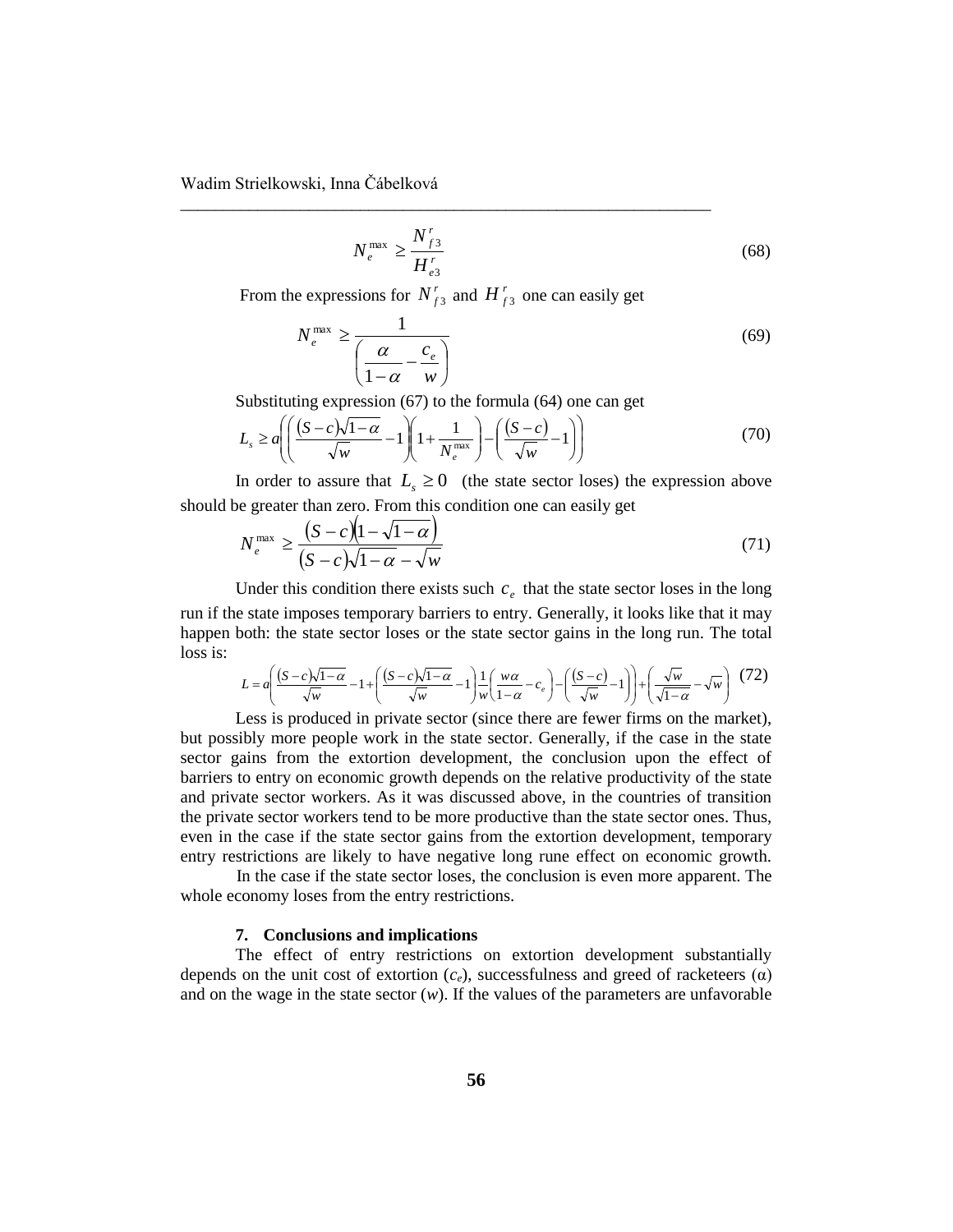for the racketeers-to-be (the cost and the wage are high and the successfulness is low), it is possible that there will be no extortion even if entry is restricted.

If the parameters are favorable for the racketeers (the cost and the wage are low and the success is high), extortion may occur independently on the barriers to entry. In this case both temporary and the permanent barriers to entry are likely to reinforce extortion development in the short run.

In the long run, permanent barriers to entry are likely to support extortion development only if they are binding. Otherwise, neither temporary nor permanent entry restrictions lead to the increase in the number of racketeers.

Temporary barriers to entry may lead to permanent extortion development in the case when there would be no extortion had not had the barriers been imposed. Then, the expectations of the firms to be extorted in the future play the crucial role supporting extortion development. The firms, expecting to be extorted, produce extra actual profits, thus, reinforcing desire of racketeers to extort.

Entry restrictions if binding lead to diminishing number of firms on the market in the short run and support extortion development.

In the long run, in all the cases when the restrictions support extortion (see "effect on extortion development"), they also diminish number of firms on the market. If the barriers to entry do not lead to extensive extortion, they have negligible effect on the number of firms on the market.

The effect on the state sector employment is unclear and needs further investigation. Apparently, it may happen that extensive extortion will make the work in the state sector more attractive than in the case of no extortion, and thus increase state sector employment.

In the long run, this effect may be very much dependent on two factors. Firstly, the barriers to entry may have negligible effect on extortion development and, thus on economic growth. This may happen if the cost of extortion is too low and extortion appears independently on the entry restrictions or if the cost of extortive business is too high, and there are no racketeers even if the entry is restricted. If the cost of extortion is such that it warrants extortion in the case of barriers to entry and does to if the latter are not imposed, the entry restrictions reinforce extortion and may have tremendous negative effect on economic growth.

The second factor influencing the effect on entry restrictions on economic growth is the relative productivity of a person in the state and private sectors. Barriers to entry may lead to increase in the state sector employment, and, thus, enhance its output but reducing the output in the private one. Hence, if the state sector is much more productive, generally it is possible that the barriers to entry enhance growth. This may happen in the countries, where the state sector possesses more capital, better technologies and is able to use its resources efficiently. In the democratic countries, the efficiency of the state sector often reduced by the corruptness of government